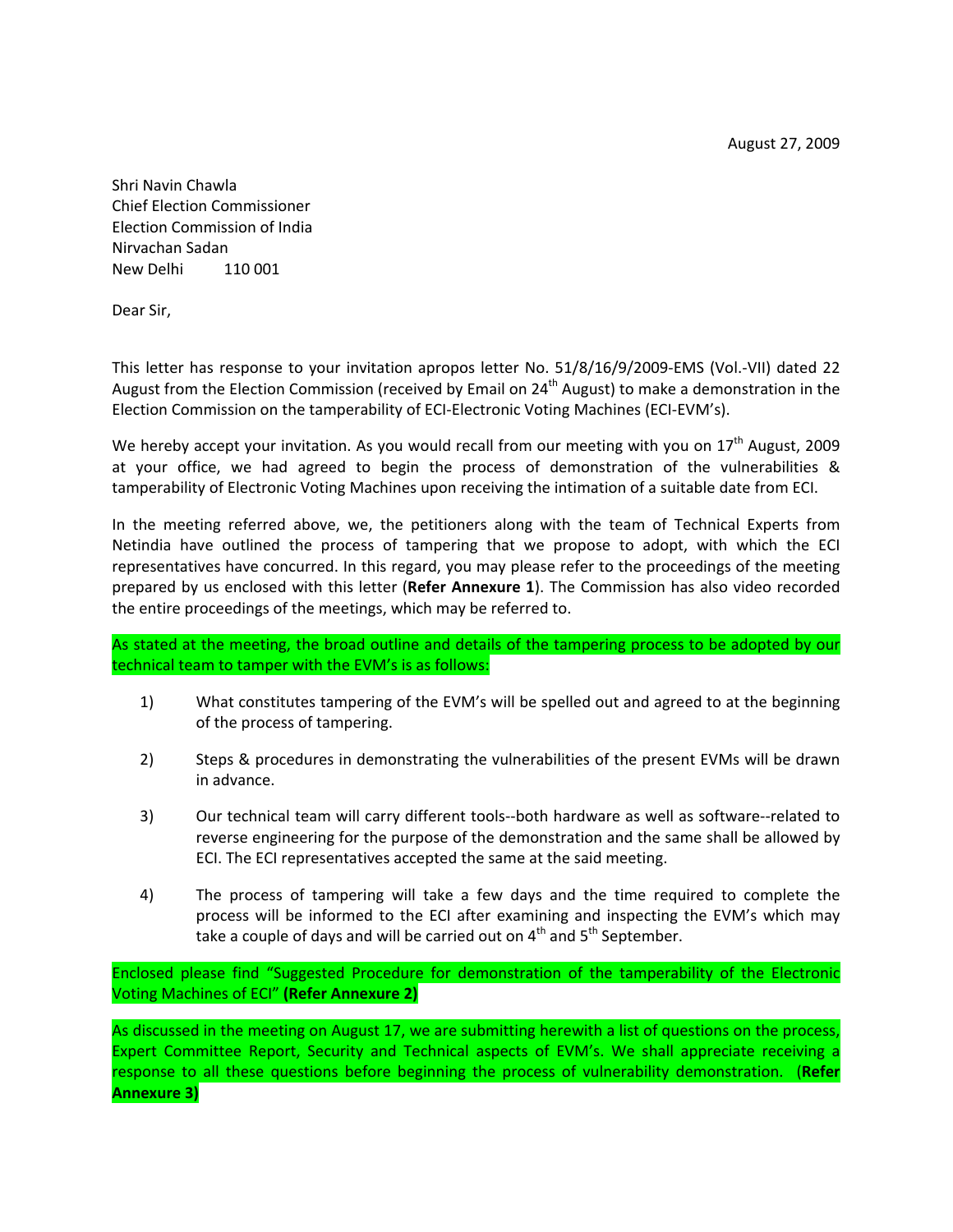While the ECI has given us an opportunity to demonstrate the tamperability of the EVMs, this process is being scuttled by the Electronics Corporation of India (ECIL), one of the two public sector units manufacturing ECI‐EVM's by serving a legal notice on all the the petitioners in the Hon'ble Supreme Court threatening all the petitioners with legal action. We are enclosing a copy of the same for your kind perusal. **(Refer Annexure 4)**

It appears to be too much of a coincidence that the ECIL legal notice was served on the petitioners just a day after we received the invitation from the Election Commission to demonstrate the tamperability of the ECI-EVM's on September 3. Is the ECIL's legal notice a deliberate attempt to prevent the petitioners of the PIL in the Supreme Court from exposing the tamperability of the EVM's?

We would like to respectfully submit to the Election Commission, a constitutional body, that these arm twisting attempts resorted to by one of your EVM suppliers (the ECIL) is not only an attempt to interfere with the process initiated by the Election Commission of India in deference to the order of the Hon'ble Supreme Court by giving us an opportunity to demonstrate the tamperability of ECI‐EVM's, but is also in contempt of Hon'ble Supreme Court Orders.

We would like to urge the Election Commission, on whose behalf the EVM's are manufactured by the ECIL, to immediately give directions to the Public Sector Unit to withdraw their legal notice against our petitioners. If the Election Commission India fails to give such directions, we would be constrained to interpret that the ECIL, which is acting in contravention of the orders of the Hon'ble Supreme Court, has acted maliciously against the petitioners with the express knowledge of the Election Commission of India.

We look forward to discuss and finalise all the details regarding the vulnerability demonstration of the ECI-EVM's in the proposed meeting on 3<sup>rd</sup> September and commence the operations immediately thereafter.

Yours faithfully,

10- Vautor

Petitioner in WP (c) 292/2009 Email: rtiap2005@gmail.com Mob: 09849064309 HIG-155, Phase-V, KPHB Colony, KKP, Hyderabad (AP) 500072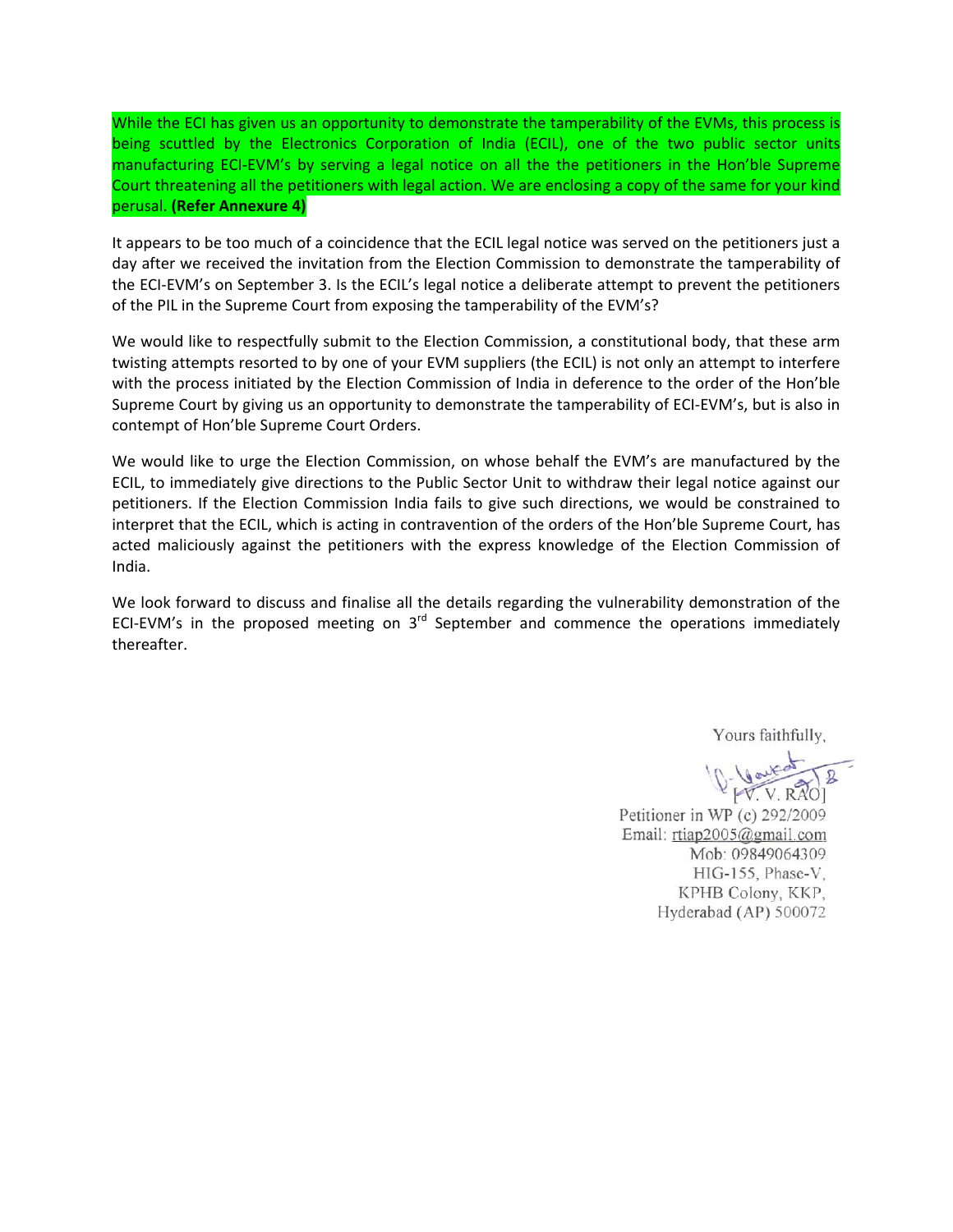# **Suggested Procedure for demonstration of the tamperability of the Electronic Voting Machines of ECI**

For the proposed reverse engineering of the ECI‐EVM's to demonstrate their tamperability, finalizing the protocols is a prerequisite. The suggested procedure for demonstrating the tamperability of ECI-EVM';s is as follows:

**Element 1: Finalisation of Verification Protocols**

Initially, ECI and their technical committee shall demonstrate the complete operational process of the Electronic Voting Machines including the functional testing & security check methodologies adopted by ECI to test & certify the Electronic Voting machine that are currently in routine practice. And the same procedures shall be adopted by ECI to check & inspect the Electronic Voting Machines that the Petitioners & technical expert team post demonstration of tamperability of EVMs.

#### **Element 2: Selection of EVM's of different models and makes**

Our team would like to pick around 20EVMs from different locations carrying samples of various models developed (EVM w/o Dynamic key coding, New EVM with date & time stamp, EVM with Detachable Memory Module).

#### **Element 3: Selection of EVM's for Tampering & Detection**

As requested by ECI & accepted by the petitioners, technical experts from Netindia shall tamper a couple of EVMs and put them back into the 20EVM lot provided by ECI.

The tampered EVMs shall be kept for inspection to be checked & identified by people from these different categories:

- 1. Common Voter/Polling agent/Counting agent/Contestant
- 2. Election officials/ Presiding Officers
- 3. Technical Committee/ Manufacturer

The Technical committee/manufacturers shall adopt the same test process demonstrated at the beginning i.e. the same process of testing as in vogue currently, to identify the tampered machines.

#### **Element 4: Team Size, Equipment and Risks involved**

Petitioners shall deploy four or more engineers for the purpose and the ECI shall provide 24x7 access to the premises allocated for the purpose of tampering. Technical team shall be permitted to Open the boxes and test them to the component level. In the process, some circuit cards inside may get damaged or dismantled during reverse engineering.

By inviting the petitioners to demonstrate tamperability through the process of reverse engineering, it is construed and tacitly agreed by the ECI and the manufacturers that normal damage usually associated with such reverse engineering operations has been permitted by them.

A set of chips, PCBs and certain electronic components and any other tool as when required for the purpose of tampering the electronic voting machine relevant to the operation shall be allowed to be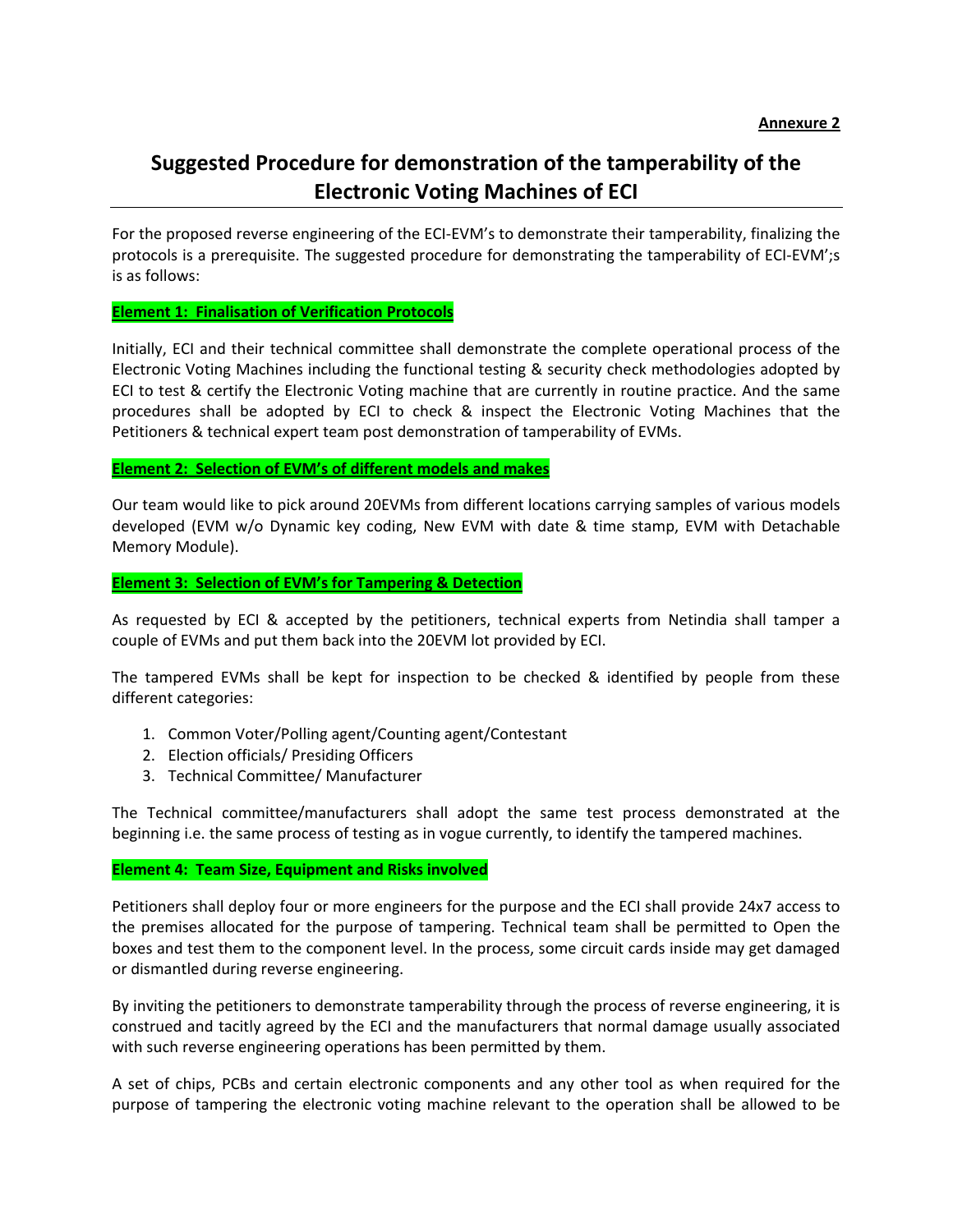carried in and out time of the ECI premises during the process. Wherever required, the technical team shall duly inform ECI with the details of the equipment & tools brought along with them into the premises. The list of equipment and tools, inclusive of but not limited to, that shall be carried by the technical team are as follows:

- Oscilloscope
- Logic Analyzer
- Micro grabbers Probes
- Micro Controller boards
- Micro Chips
- Universal serial interface.
- Any other tool if required shall be intimated to ECI

#### **Element 5: Stages of Tamperability Demonstration**

The entire process shall be divided into IV Phases:

- 1. Demonstration of complete operational procedure of Electronic Voting Machines by ECI along with checks and balances adopted by ECI in routine Practice, Functional testing etc., as mentioned above.
- 2. Petitioner's technical team shall analyze the EVM boards for security lapses and Vulnerability Check and estimating the total time schedule for the Process. And shall intimate the time for the entire process of demonstration of vulnerability of electronic voting machine.
- 3. Reverse engineering and exploiting Vulnerabilities in EVM & Tampering a couple of EVMs out of the 20 EVMs.
- 4. Inspection and Identification by people from three different sectors and recording their observations separately.

#### **Element 6: Independent Audit**

As both the petitioners and the ECI are interested parties in the proposed exercise, as discussed in the 17<sup>th</sup> August meeting, a third party team of technical experts shall be jointly selected to validate the process adopted by both the parties. In addition, eminent personalities may also be selected to function as observers of the whole Proceedings.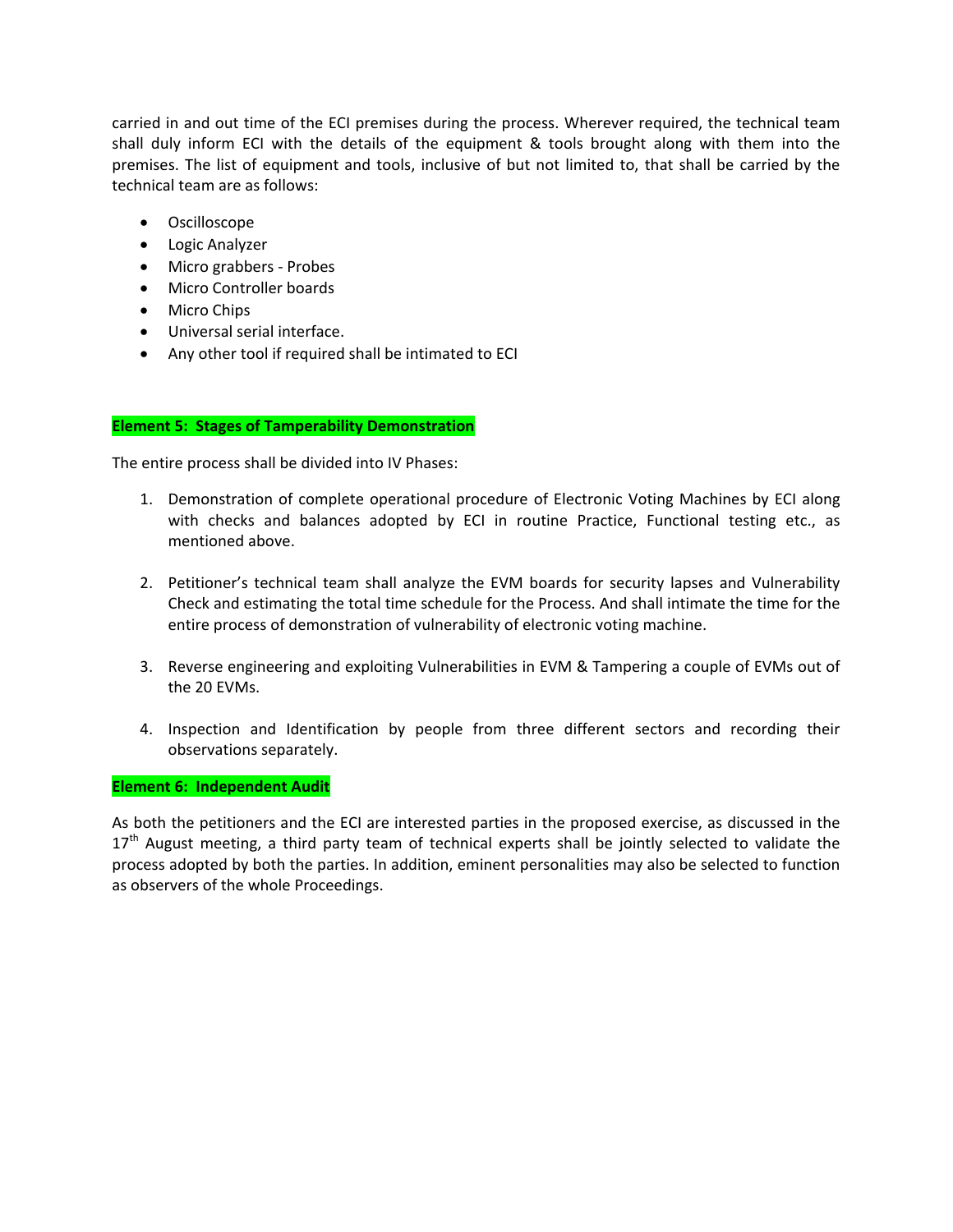## **ANNEXURE 3**

## **List of questions submitted on Process;**

### **Expert Committee Report & Security**

This is the first set up questions for which written answers are requested as agreed in the meeting held at the Election Commission of India on  $17<sup>th</sup>$  August, 2009 between the Election Commission representatives and the representatives of the writ petition in the Supreme Court.

After receiving the same, we would like to seek any further clarification that may be required.

### *Questions – On Process*

- 1. What is the reason of using a generic chip instead of specifically designed ASIC chip in Electronic Voting Machine?
- 2. Is the Chip with same part number available in the market for others for developing other applications?
- 3. What is process involved in the procurement of the chip & who are the people involved in that process?
- 4. What is the precise transport process of sending the code to the chip vendor?
- 5. Does the Election commission have the information on procurement chips & the process involved?
- 6. Does Election Commission keep any audit/maintain a record on chips procured and chips used in EVMs, Chips damaged before manufacturing and chips in stock? Please provide the audit details from 1990 till date.
- 7. Is there any encryption in the Ballot unit used for transfer of the data to control unit, if so what is the encryption and what is the software used in the Ballot Unit for enabling such encryption?
- 8. Have the old machines been replaced, and how many more old machines have been used and can we obtain the manufacturing dates, batch numbers, serial numbers including the life of each of the Electronic Voting Machine used in the recent elections held? What is the status of the old mother boards in the upgraded machines?
- 9. Who are people involved in maintenance of EVM, are they permanent employees of ECIL / BEL or are there any contract labor involved? Please provide the details of the people.
- 10. In the recently concluded Elections, how many of the machines failed to read the E2PROM, & in case of memory becoming unreadable, what are the alternate methods adopted?
- 11. What does Election Commission do with the faulty machines, if they are repaired what is the process and who are the people / organizations involved, is there any Annual Maintenance Contract for the Electronic Voting Machines?
- 12. Is there any form of Randomization involved before EVM's are being sent to the Districts for the first level Randomization.
- 13. How many people are involved in the EVM code development? Have they signed any non disclosures on Code Security with ECI? Are all the developers are still working with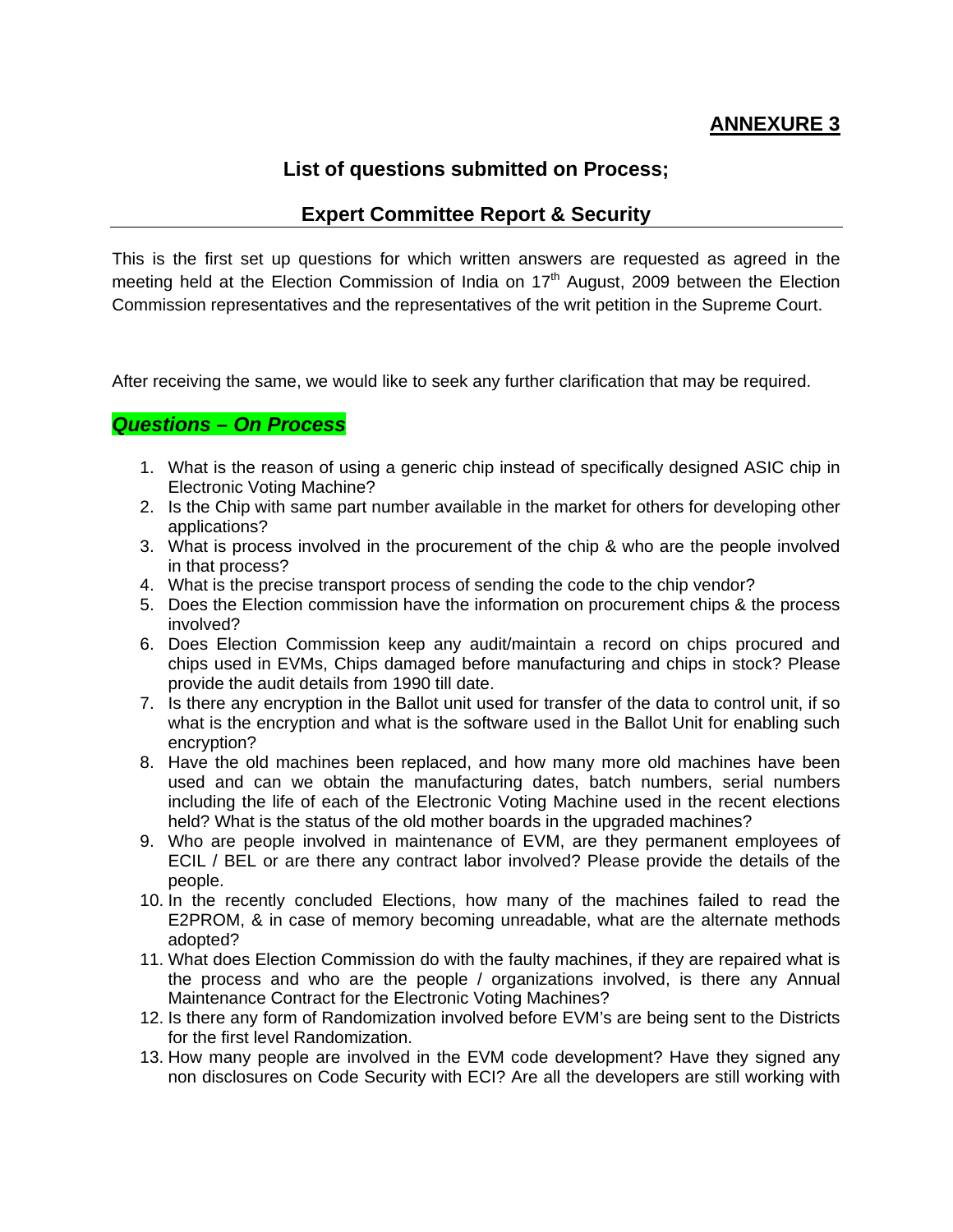the ECIL/BEL? Is there any guarantee on code security formally provided by ECIL and BEL to ECI?

## *Questions – On Expert Committee Report*

- 1. Was the Chip used an OTP (Where the code is fused in house at the manufacturer's location) or Masked ROM (Where the code is sent outside the country to be fused into the chip at the vendor's location)?
- 2. Are the CU & BU cards sealed and signed by the party representatives as suggested by the Prof. INDIRESAN committee report?
- 3. Is there a micro controller in the BU both in old and new machines? Is it the same OTP or mask as in CU or a different chip?
- 4. How many Electronic Voting Machines used were upgraded in the election held recently?
- 5. Is there a self test signature for every Electronic Voting Machine including machines prior to 2006 and post 2006? If there is a signature available what is the process adopted and what are the records maintained for the same?
- 6. Is there any other form of encryption used to store the data in EEPORM apart from dynamic key coding?
- 7. Is it a static allocation of memory in the EEPROM to store every vote like an incremental counter or whether it's read back vote by vote while results operation is being executed?
- 8. Did the Election Commission take the complete print out of every key pressed wherever there were incidents of Mal-Functioning of Electronic Voting Machines? As Expert Committee insisted on Data & Time Stamping every key pressed. Please provide details of such EVMs selected and the outcome after taking such printouts.
- 9. Why did Election Commission disregard certain suggestions made by the Expert Committee in regards with the modifications & upgrade of the Electronic Voting Machines used in the elections held recently?
- 10. What are the total number of votes that can be polled in an EVM, as Expert Review Report "Draft 1989-90 EVM's Replacement Additional features contemplated" mentions it to be 2000 maximum votes whereas FAQ's on ECI website mentioned it to be 3840? Is there a difference in the maximum votes between old & new machines?
- 11. What is the size of EEPROM used & what is the size of data used to store every vote?
- 12. What is the time diversity algorithm used for transmission of data? US Patent 4001692
- 13. Did Prof Indiresan committee evaluate the EVMs with detachable memory module (DMM)? If not why EVM-DMM models are not considered for evaluation? Are they used in any elections?
- 14. Had the technical committee led by Prof Indiresan considered the point on willful Trojans inserted by the developers themselves?
- 15. Can a simple functional test be able to identify a Trojan inserted?
- 16. What kind of verification process was involved in the evaluation of EVM's by Technical Committee i.e. UAT, Functional Test or a simple over all Process Check, further are there any reports of these tests available?
- 17. Post the changes made by the manufacturers of EVM according to the recommendations of Expert Committee review report were tests performed if so what are the test methods & test reports?